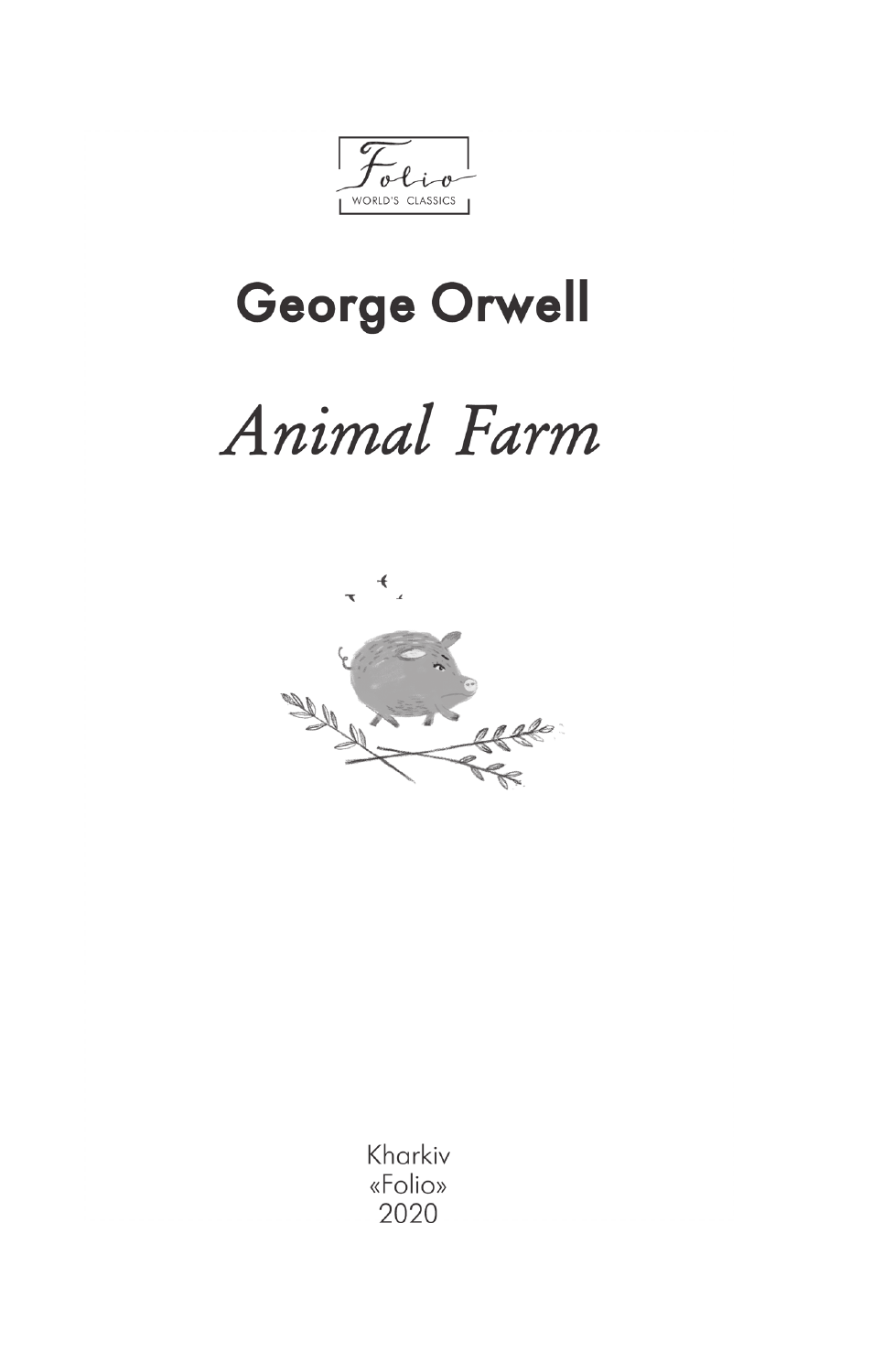## **CHAPTER I**

M<sub>r. Jones, of the Manor Farm, had locked the hen-</sub> houses for the night, but was too drunk to remember to shut the pop-holes. With the ring of light from his lantern dancing from side to side, he lurched across the yard, kicked off his boots at the back door, drew himself a last glass of beer from the barrel in the scullery, and made his way up to bed, where Mrs. Jones was already snoring.

As soon as the light in the bedroom went out there was a stirring and a fluttering all through the farm buildings. Word had gone round during the day that old ajor, the prize Middle White boar, had had a strange dream on the previous night and wished to communicate it to the other animals. It had been agreed that they should all meet in the big barn as soon as Mr. Jones was safely out of the way. Old Major (so he was always called, though the name under which he had been exhibited was Willingdon Beauty) was so highly regarded on the farm that everyone was quite ready to lose an hour's sleep in order to hear what he had to say.

At one end of the big barn, on a sort of raised platform, Major was already ensconced on his bed of straw, under a lantern which hung from a beam. He was twelve years old and had lately grown rather stout, but he was still a majestic-looking pig, with a wise and benevolent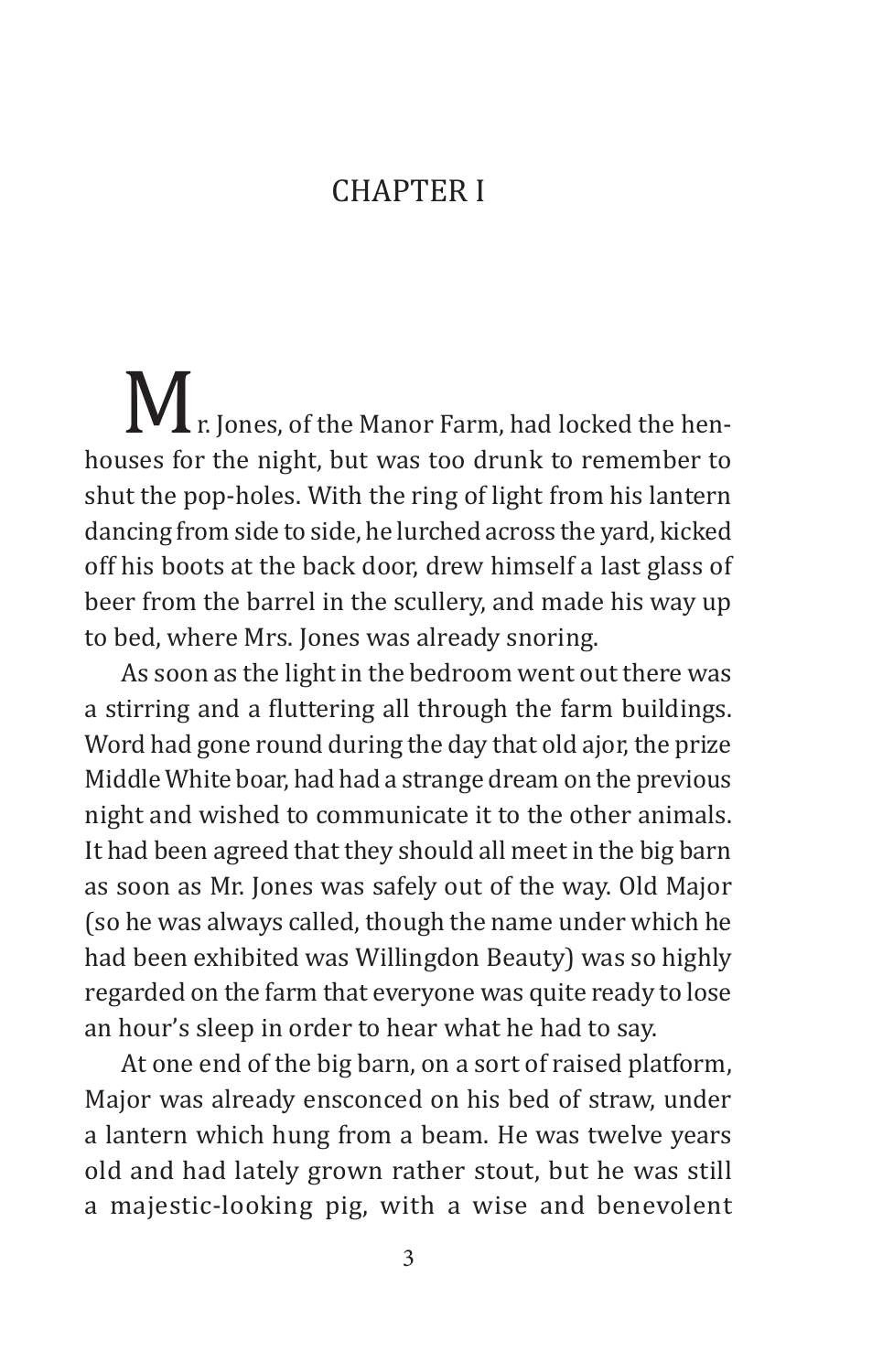appearance in spite of the fact that his tushes had never been cut. Before long the other animals began to arrive and make themselves comfortable after their different fashions. First came the three dogs, Bluebell, Jessie, and Pincher, and then the pigs, who settled down in the straw immediately in front of the platform. The hens perched themselves on the window-sills, the pigeons fluttered up to the rafters, the sheep and cows lay down behind the pigs and began to chew the cud. The two cart-horses, Boxer and Clover, came in together, walking very slowly and setting down their vast hairy hoofs with great care lest there should be some small animal concealed in the straw. Clover was a stout motherly mare approaching middle life, who had never quite got her figure back after her fourth foal. Boxer was an enormous beast, nearly eighteen hands high, and as strong as any two ordinary horses put together. A white stripe down his nose gave him a somewhat stupid appearance, and in fact he was not of first-rate intelligence, but he was universally respected for his steadiness of character and tremendous powers of work. After the horses came Muriel, the white goat, and Benjamin, the donkey. Benjamin was the oldest animal on the farm, and the worst tempered. He seldom talked, and when he did, it was usually to make some cynical remark for instance, he would say that God had given him a tail to keep the flies off, but that he would sooner have had no tail and no flies. Alone among the animals on the farm he never laughed. If asked why, he would say that he saw nothing to laugh at. Nevertheless, without openly admitting it, he was devoted to Boxer; the two of them usually spent their Sundays together in the small paddock beyond the orchard, grazing side by side and never speaking.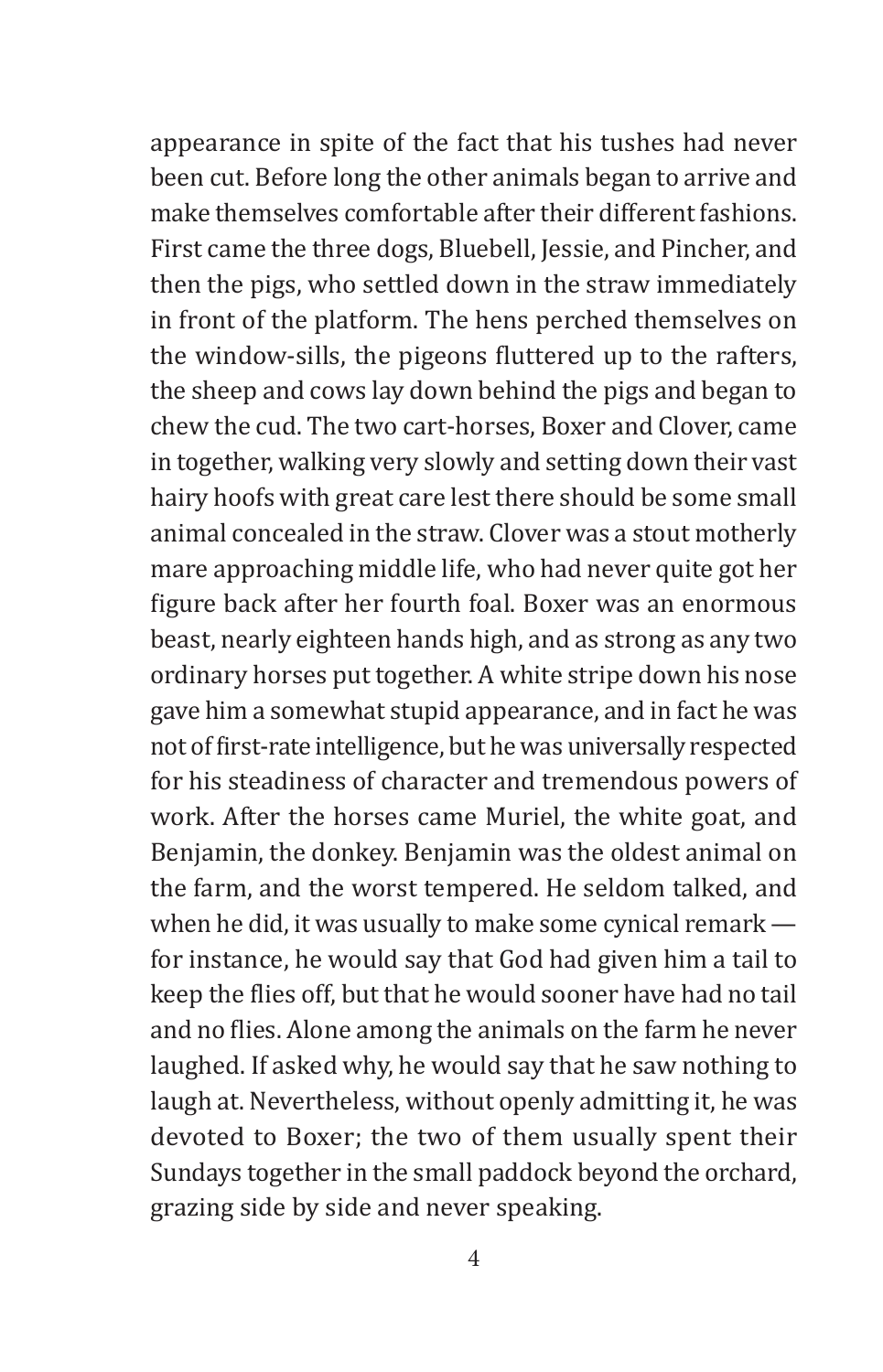The two horses had just lain down when a brood of ducklings, which had lost their mother, filed into the barn, cheeping feebly and wandering from side to side to find some place where they would not be trodden on. Clover made a sort of wall round them with her great foreleg, and the ducklings nestled down inside it and promptly fell asleep. At the last moment Mollie, the foolish, pretty white mare who drew Mr. Jones's trap, came mincing daintily in, chewing at a lump of sugar. She took a place near the front and began flirting her white mane, hoping to draw attention to the red ribbons it was plaited with. Last of all came the cat, who looked round, as usual, for the warmest place, and finally squeezed herself in between Boxer and Clover; there she purred contentedly throughout Major's speech without listening to a word of what he was saying.

All the animals were now present except Moses, the tame raven, who slept on a perch behind the back door. When Major saw that they had all made themselves comfortable and were waiting attentively, he cleared his throat and began:

"Comrades, you have heard already about the strange dream that I had last night. But I will come to the dream later. I have something else to say first. I do not think, comrades, that I shall be with you for many months longer, and before I die, I feel it my duty to pass on to you such wisdom as I have acquired. I have had a long life, I have had much time for thought as I lay alone in my stall, and I think I may say that I understand the nature of life on this earth as well as any animal now living. It is about this that I wish to speak to you.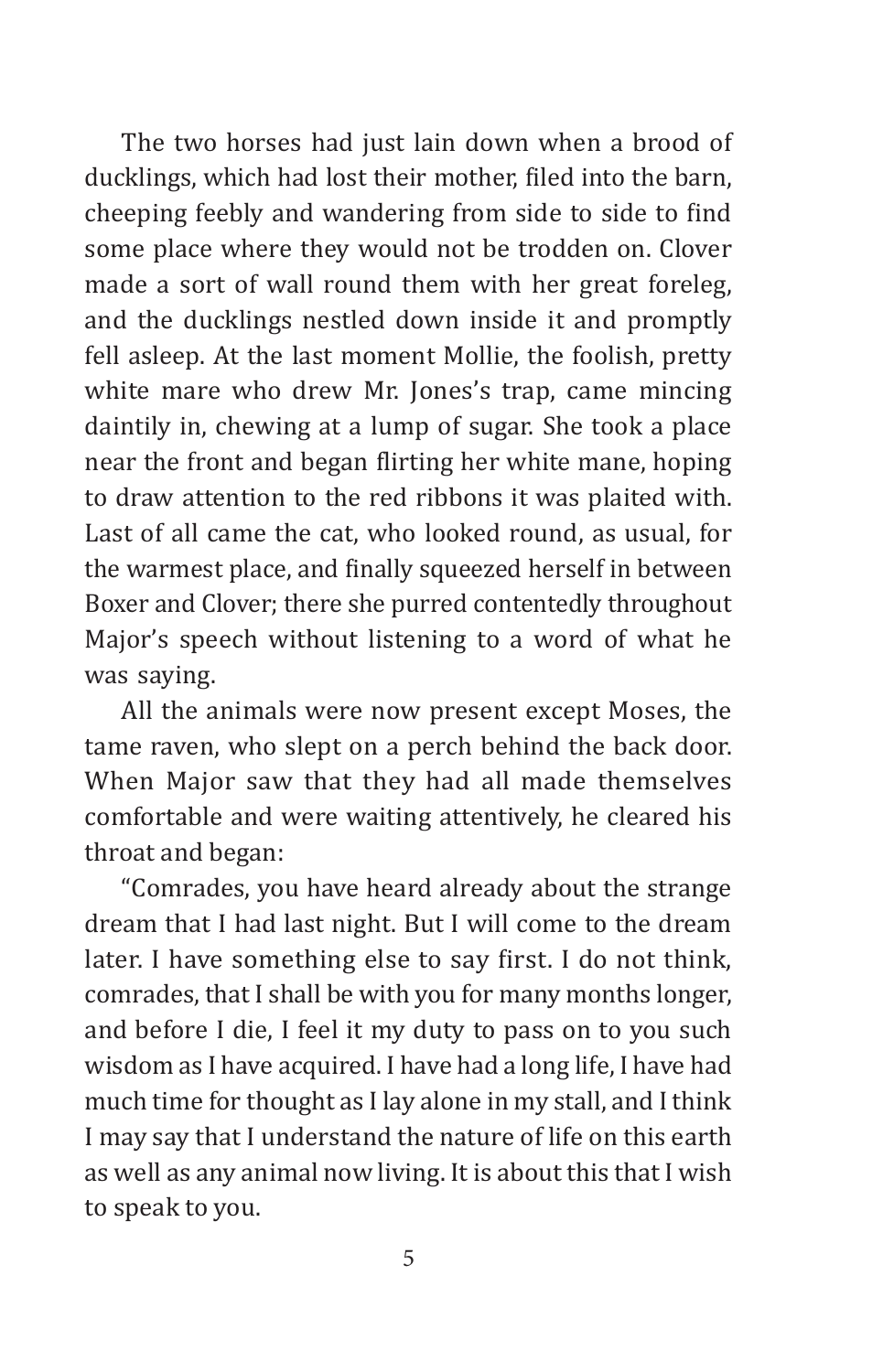"Now, comrades, what is the nature of this life of ours? Let us face it: our lives are miserable, laborious, and short. We are born, we are given just so much food as will keep the breath in our bodies, and those of us who are capable of it are forced to work to the last atom of our strength; and the very instant that our usefulness has come to an end we are slaughtered with hideous cruelty. No animal in England knows the meaning of happiness or leisure after he is a year old. No animal in England is free. The life of an animal is misery and slavery: that is the plain truth.

"But is this simply part of the order of nature? Is it because this land of ours is so poor that it cannot afford a decent life to those who dwell upon it? No, comrades, a thousand times no! The soil of England is fertile, its climate is good, it is capable of affording food in abundance to an enormously greater number of animals than now inhabit it. This single farm of ours would support a dozen horses, twenty cows, hundreds of sheep — and all of them living in a comfort and a dignity that are now almost beyond our imagining. Why then do we continue in this miserable condition? Because nearly the whole of the produce of our labour is stolen from us by human beings. There, comrades, is the answer to all our problems. It is summed up in a single word — Man. Man is the only real enemy we have. Remove Man from the scene, and the root cause of hunger and overwork is abolished for ever.

"Man is the only creature that consumes without producing. He does not give milk, he does not lay eggs, he is too weak to pull the plough, he cannot run fast enough to catch rabbits. Yet he is lord of all the animals. He sets them to work, he gives back to them the bare minimum that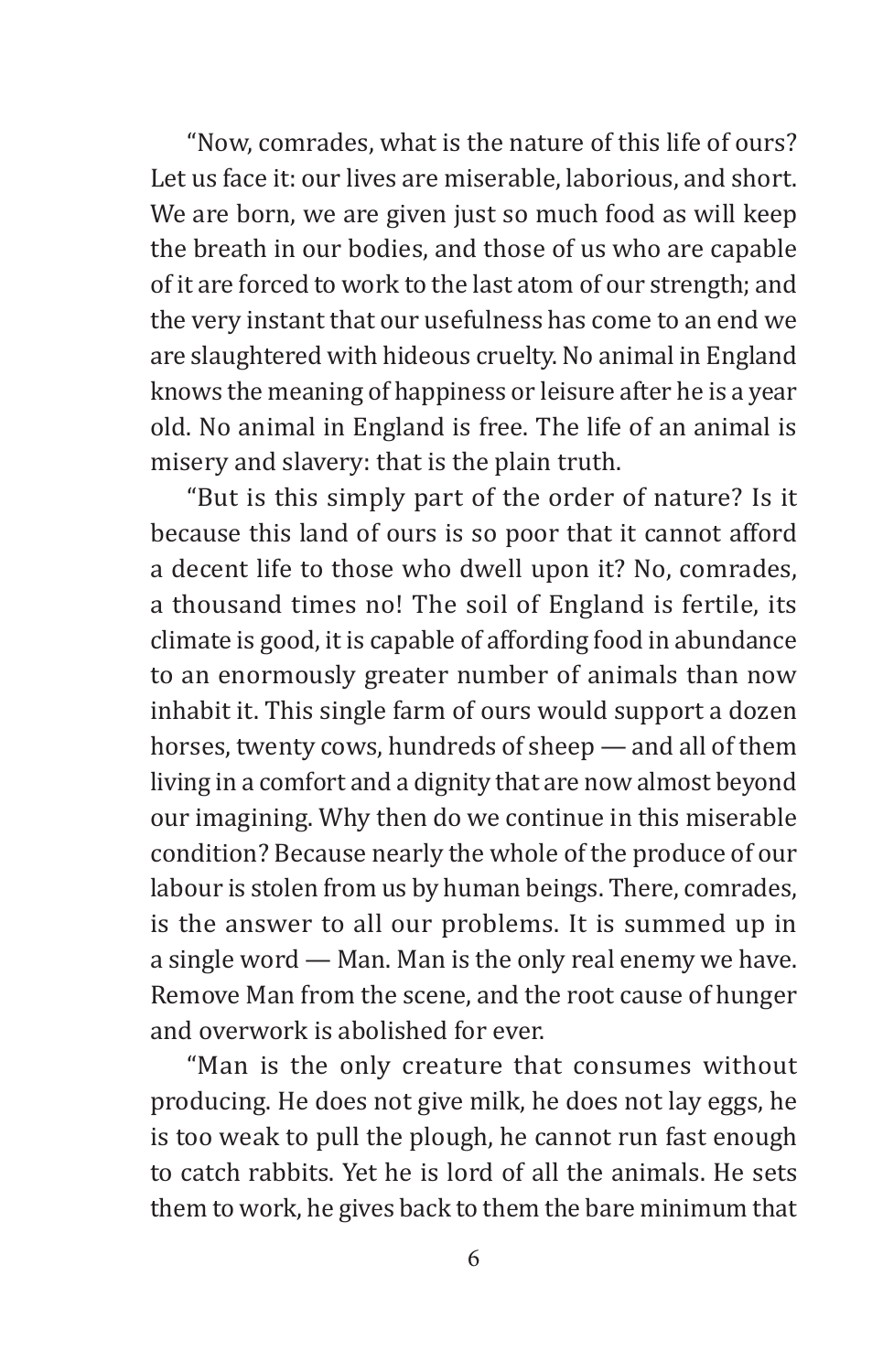will prevent them from starving, and the rest he keeps for himself. Our labour tills the soil, our dung fertilises it, and yet there is not one of us that owns more than his bare skin. You cows that I see before me, how many thousands of gallons of milk have you given during this last year? And what has happened to that milk which should have been breeding up sturdy calves? Every drop of it has gone down the throats of our enemies. And you hens, how many eggs have you laid in this last year, and how many of those eggs ever hatched into chickens? The rest have all gone to market to bring in money for Jones and his men. And you, Clover, where are those four foals you bore, who should have been the support and pleasure of your old age? Each was sold at a year old — you will never see one of them again. In return for your four confinements and all your labour in the fields, what have you ever had except your bare rations and a stall?

"And even the miserable lives we lead are not allowed to reach their natural span. For myself I do not grumble, for I am one of the lucky ones. I am twelve years old and have had over four hundred children. Such is the natural life of a pig. But no animal escapes the cruel knife in the end. You young porkers who are sitting in front of me, every one of you will scream your lives out at the block within a year. To that horror we all must come — cows, pigs, hens, sheep, everyone. Even the horses and the dogs have no better fate. You, Boxer, the very day that those great muscles of yours lose their power, Jones will sell you to the knacker, who will cut your throat and boil you down for the foxhounds. As for the dogs, when they grow old and toothless, Jones ties a brick round their necks and drowns them in the nearest pond.